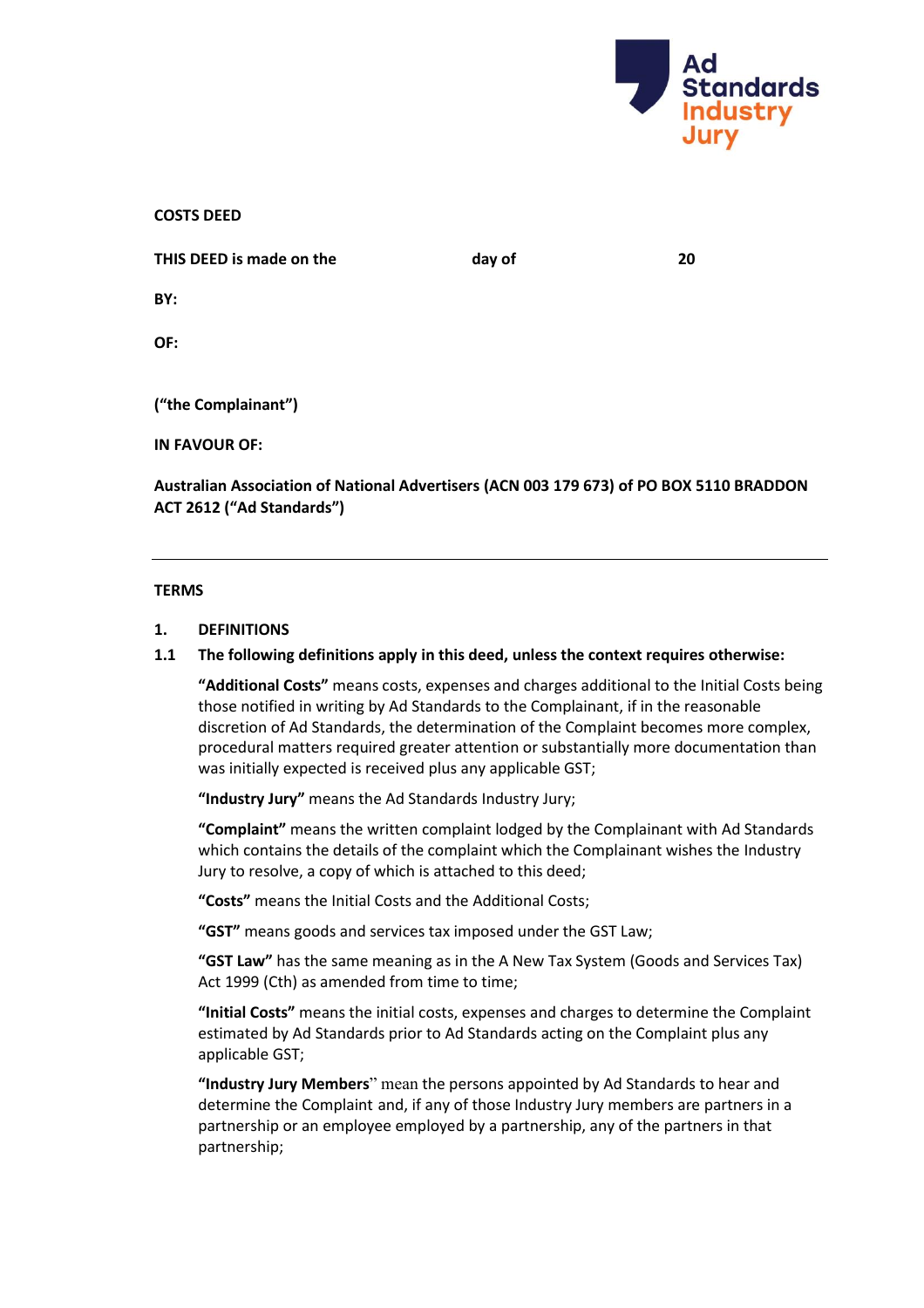

**"Procedural Guidelines**" means the Industry Jury procedural guidelines prepared by Ad Standards, as may be amended from time to time;

**"Tax Invoice"** has the same meaning as in the GST Law; and

**"Taxable Supply"** has the same meaning as in the GST Law.

### **2. AGREEMENT**

- 2.1 The Complainant agrees:
	- (a) to abide by the terms set down in the Procedural Guidelines;
	- (b) to pay the Initial Costs estimated by Ad Standards prior to Ad Standards acting on the Complaint;
	- (c) to pay the Additional Costs to Ad Standards as and when notified by Ad Standards to the Complainant;
	- (d) that any failure by the Complainant to pay the Costs will result in Ad Standards having the right to terminate any rights of the Complainant in relation to the Complaint and any other complaint the Complainant may make to have the Complaint determined by the Industry Jury both at the time and any time in the future, or to allow any such complaint to lapse until payment has been made;
	- (e) that in the event that Ad Standards is required to pay GST in respect of any Taxable Supplies made by Ad Standards under this deed, the Complainant shall pay the applicable GST in addition to the Costs;
	- (f) that the GST referred to in clause 2.1(e) is to be calculated by multiplying the GST exclusive of Costs by the prevailing GST rate.
- 2.2 Ad Standards agrees to issue a valid Tax Invoice for the purposes of the GST Law for any Taxable Supply made under this deed.

### **3. COMPLAINANT'S WARRANTY**

- 3.1 The Complainant expressly warrants that at the time of lodging the Complaint:
	- (a) they have read and are aware of the procedures of Ad Standards set down in the Procedural Guidelines;
	- (b) the advertisement the subject of the Complaint is not the subject of litigation (actually commenced) or an order by a Court or government agency or other body whose decisions are legally enforceable.
- 3.2 If any manner of action, suit, arbitration or proceedings in relation to the advertisement the subject of the Complaint in relation to those matters set out in Section 1 of the AANA Code of Ethics is commenced by any person, the Complainant must immediately notify Ad Standards and Ad Standards will discontinue the review of the Complaint.
- 3.3 The Complainant agrees that if any manner of action, suit, arbitration or proceedings in relation to the advertisement the subject of the Complaint in relation to those matters set out in Section 1 of the AANA Code of Ethics is commenced: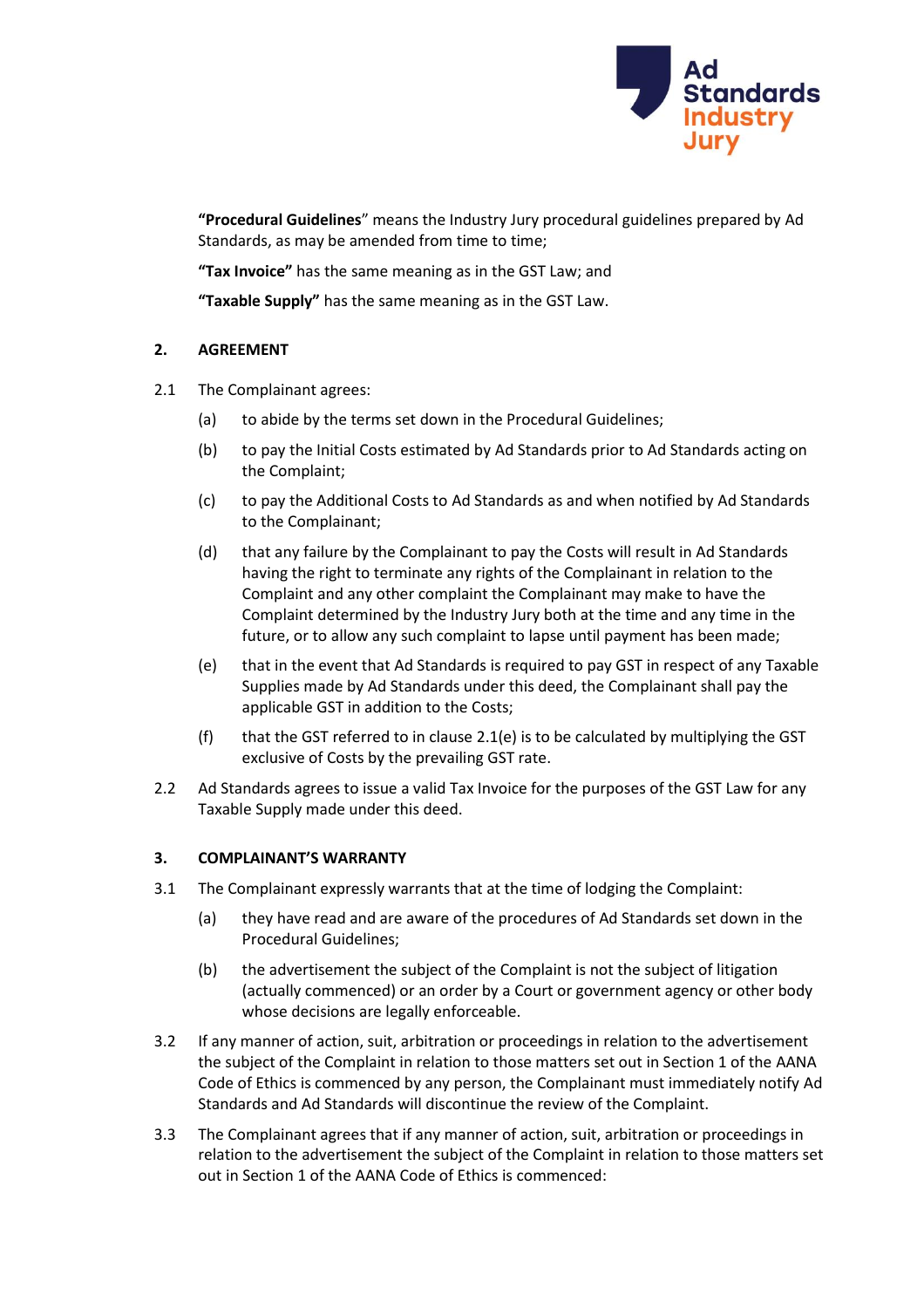

- (a) by the Complainant, the Complainant will forfeit all Initial Costs associated with Ad Standards' review of the Complaint and will also be liable to pay any Additional Costs;
- (b) by the advertiser whose advertisement is the subject of the Complaint, or is settled, Ad Standards will deduct all costs incurred to the date of discontinuance of Ad Standards' review of the Complaint, including any forfeit amounts stipulated in the Procedural Guidelines, and refund the balance. If the costs to the date of the discontinuance exceed the Initial Costs the Complainant will be liable to pay the Additional Costs incurred by Ad Standards up to the date of discontinuance.
- 3.4 The Complainant warrants that it is registered for GST purposes.

# **4. WITHDRAWAL**

- 4.1 The Complainant can withdraw the Complaint at any time during Ad Standards' review of the Complaint by complying with the procedures set out in the Procedural Guidelines.
- 4.2 In the event that the Complainant withdraws its Complaint, Ad Standards will refund to the Complainant that portion of the Costs not incurred by Ad Standards in determining the Complaint up to the date Ad Standards receives confirmation in writing from the Complainant that the Complaint has been withdrawn, less any forfeit amounts stipulated in the Procedural Guidelines.
- 4.3 If the Complainant withdraws from the Industry Jury's review of the Complaint and Ad Standards' costs in relation to the Complaint exceed the amount paid by the Complainant, the Complainant will be liable to pay to Ad Standards the amount of the Additional Costs incurred by Ad Standards.

### 5. **GENERAL PROVISIONS**

- 5.1 This deed is governed by and construed in accordance with the laws in force in New South Wales and the parties irrevocably submit to the non-exclusive jurisdiction of the Courts of that State.
- 5.2 If the whole or any part of the provisions of the provisions of this deed is void, unenforceable or illegal, it shall be severed and the remainder of this deed shall have full force and effect.